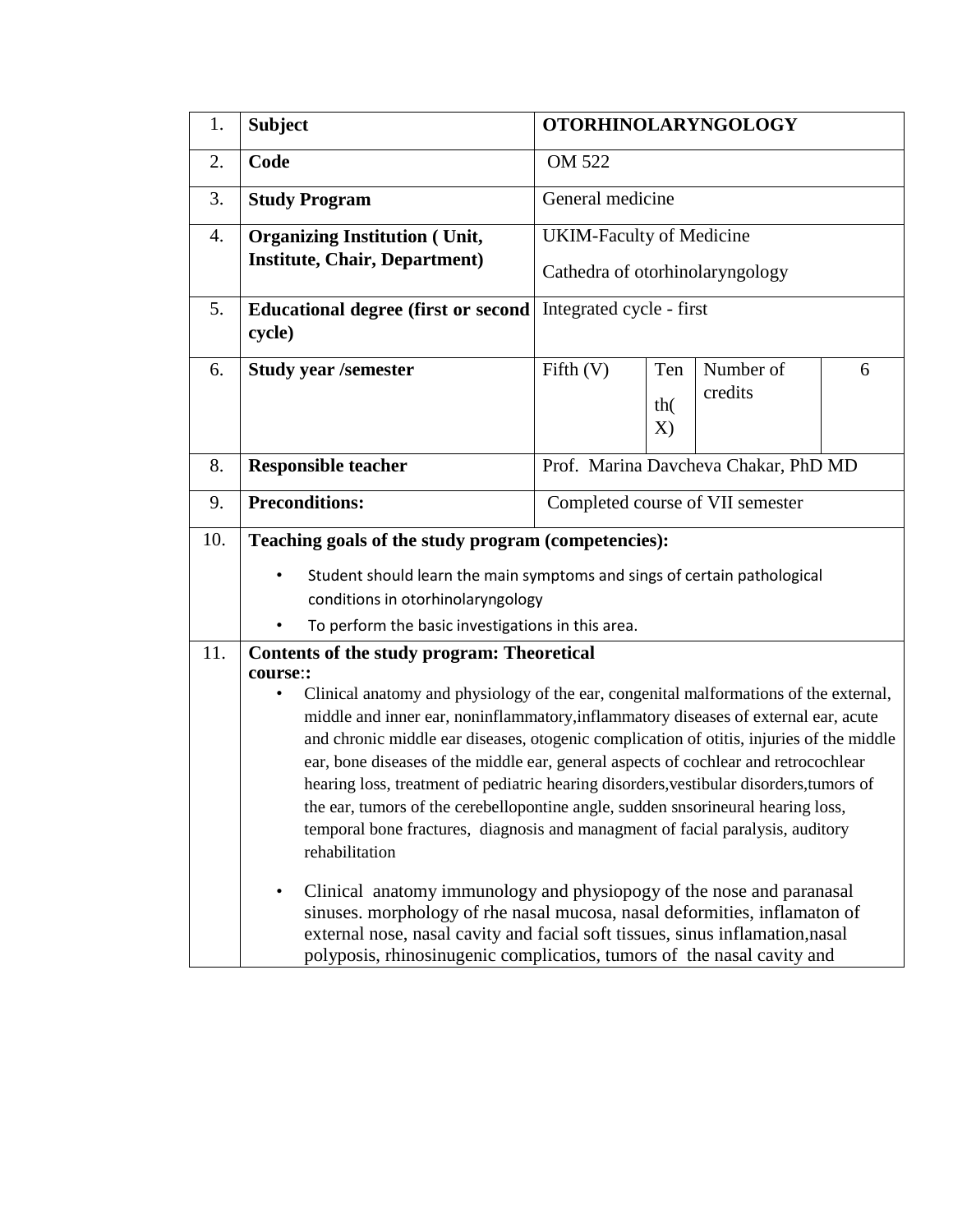|     | paranasal sinuses, allergic rhinitis, vasomotor rhinitis, epistaxis, fractures of the<br>nasal pyramid, tumors of the nose nad paranasal sinuses.                                                                                                                                                                                                                                                                                                                                                                                                                                                                                                                                                                                                                                       |      |                                      |                      |                                                                          |  |  |
|-----|-----------------------------------------------------------------------------------------------------------------------------------------------------------------------------------------------------------------------------------------------------------------------------------------------------------------------------------------------------------------------------------------------------------------------------------------------------------------------------------------------------------------------------------------------------------------------------------------------------------------------------------------------------------------------------------------------------------------------------------------------------------------------------------------|------|--------------------------------------|----------------------|--------------------------------------------------------------------------|--|--|
|     | Anatomy, physiology and immunology of the pharynx, diseases of the<br>$\bullet$<br>nasopharynx, oropharynx, peripheral obstructive sleep apnea syndome,<br>tumors, diseases of the hypopharynx and esophagus.<br>Anatomy of the external neck, malformation, inflammation and tumors of the<br>$\bullet$<br>neck, clinical anatomy of the larynx and trachea, malformation of the larynx<br>and trachea, infectious diseases of the larynx and trachea in adults and<br>childfren, chronic nonspecific laryngitis, foreign-body aspiration and injures of<br>the larynx and trachea, tumors of the larynx and trachea, airway management,<br>neurogenic disorders of the larynx, clinical aspects of the voice disorders,<br>speech and language disorders.<br><b>Practical course:</b> |      |                                      |                      |                                                                          |  |  |
|     | Examination of the ear (inspection and otoscopy), clinical hearing tests, basic princips<br>of audiometry, nystagmus clasification and tests,<br>History and clinical examination of the nose, nasal endoscopy, special<br>٠<br>rhinologic tests, imiging of the nose and paranasal sinuses.                                                                                                                                                                                                                                                                                                                                                                                                                                                                                            |      |                                      |                      |                                                                          |  |  |
|     | Methods of examining the farynx,<br>$\bullet$                                                                                                                                                                                                                                                                                                                                                                                                                                                                                                                                                                                                                                                                                                                                           |      |                                      |                      |                                                                          |  |  |
|     |                                                                                                                                                                                                                                                                                                                                                                                                                                                                                                                                                                                                                                                                                                                                                                                         |      |                                      |                      | Symptomatology and examination of larynx (inspection, palpation indirect |  |  |
|     |                                                                                                                                                                                                                                                                                                                                                                                                                                                                                                                                                                                                                                                                                                                                                                                         |      |                                      |                      | and direct laryngoscopy) and trachea, imaging of the larynx and trachea, |  |  |
| 12. | Methods of studying: Interactive lectures, group work, exercises, seminar paper                                                                                                                                                                                                                                                                                                                                                                                                                                                                                                                                                                                                                                                                                                         |      |                                      |                      |                                                                          |  |  |
| 13. | Total no. of hours:<br>90 hours                                                                                                                                                                                                                                                                                                                                                                                                                                                                                                                                                                                                                                                                                                                                                         |      |                                      |                      |                                                                          |  |  |
| 14. | Distribution of the available time                                                                                                                                                                                                                                                                                                                                                                                                                                                                                                                                                                                                                                                                                                                                                      |      |                                      |                      |                                                                          |  |  |
| 15. | Type of educational                                                                                                                                                                                                                                                                                                                                                                                                                                                                                                                                                                                                                                                                                                                                                                     | 15.1 |                                      | Lectures-theoretical | 30 hours                                                                 |  |  |
|     | activity                                                                                                                                                                                                                                                                                                                                                                                                                                                                                                                                                                                                                                                                                                                                                                                |      | course                               |                      | 15 hours seminars                                                        |  |  |
|     |                                                                                                                                                                                                                                                                                                                                                                                                                                                                                                                                                                                                                                                                                                                                                                                         | 15.2 | Practicals (laboratory,              |                      | 45 .hours                                                                |  |  |
|     |                                                                                                                                                                                                                                                                                                                                                                                                                                                                                                                                                                                                                                                                                                                                                                                         |      | clinical),<br>seminars, team<br>work |                      |                                                                          |  |  |
| 16. | Other types of                                                                                                                                                                                                                                                                                                                                                                                                                                                                                                                                                                                                                                                                                                                                                                          | 16.1 | Project assignments                  |                      | hours                                                                    |  |  |
|     | activities                                                                                                                                                                                                                                                                                                                                                                                                                                                                                                                                                                                                                                                                                                                                                                              | 16.2 | Individual tasks                     |                      | hours                                                                    |  |  |
|     | 16.3                                                                                                                                                                                                                                                                                                                                                                                                                                                                                                                                                                                                                                                                                                                                                                                    |      | Home studying                        |                      | hours                                                                    |  |  |
| 17. | <b>Assessment of knowledge:</b>                                                                                                                                                                                                                                                                                                                                                                                                                                                                                                                                                                                                                                                                                                                                                         |      |                                      |                      |                                                                          |  |  |
|     | points                                                                                                                                                                                                                                                                                                                                                                                                                                                                                                                                                                                                                                                                                                                                                                                  |      |                                      |                      |                                                                          |  |  |
|     |                                                                                                                                                                                                                                                                                                                                                                                                                                                                                                                                                                                                                                                                                                                                                                                         |      |                                      |                      |                                                                          |  |  |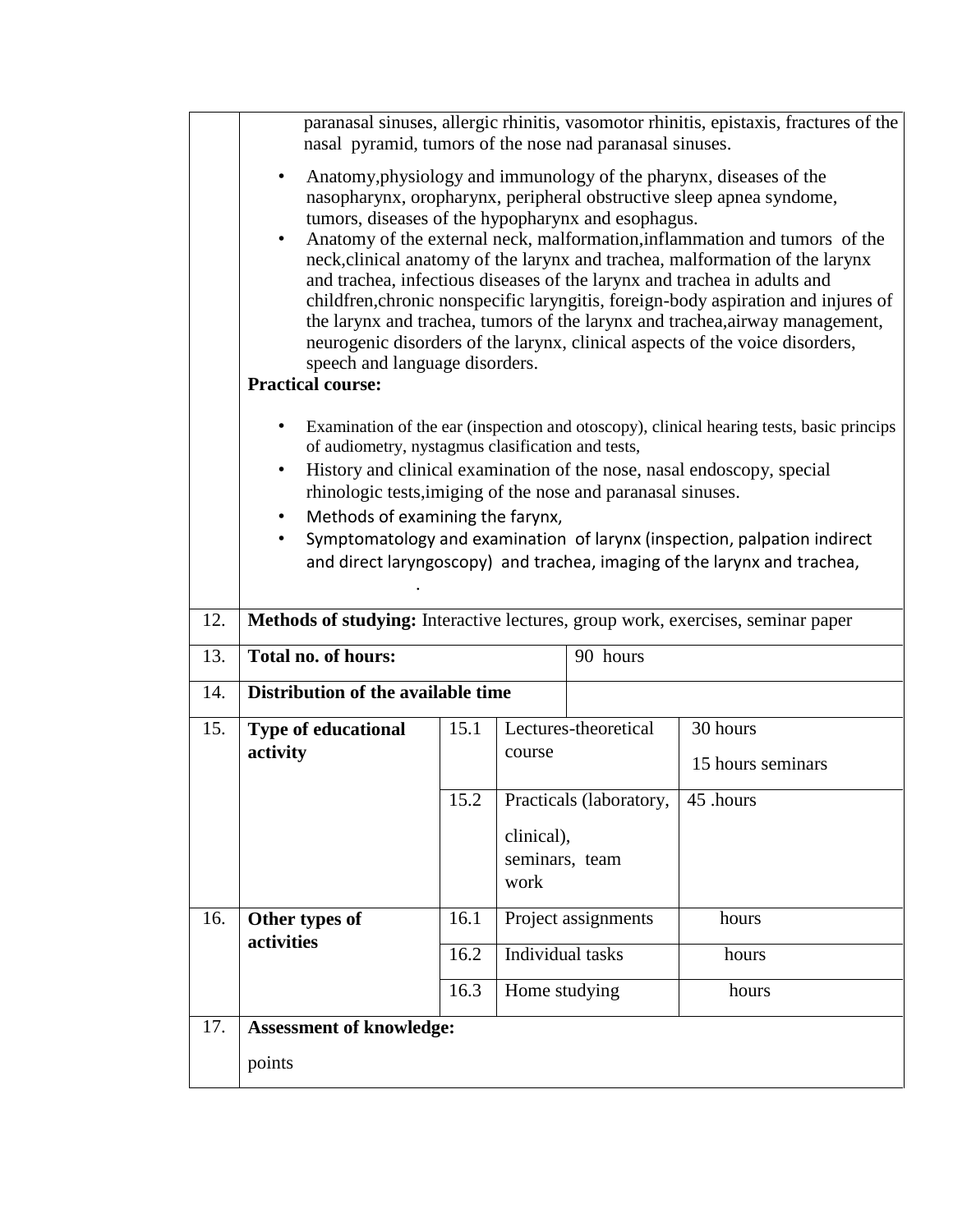|     | 17.1 | <b>Tests</b>                                                |  |                              |                                            |             | min.-max.       |
|-----|------|-------------------------------------------------------------|--|------------------------------|--------------------------------------------|-------------|-----------------|
|     |      |                                                             |  | Continuous tests<br>2        |                                            |             |                 |
|     |      |                                                             |  |                              | Otology and audiology                      |             | $12 - 20$       |
|     |      |                                                             |  | $\bullet$                    | Nose, paranasal sinuses,<br>Farynx, larynx |             | $12 - 20$       |
|     |      |                                                             |  |                              |                                            |             | Total 40 points |
|     |      | Final exam                                                  |  | Subject: otorhinolaryngology |                                            |             |                 |
|     |      |                                                             |  |                              |                                            |             | min.-max.       |
|     |      |                                                             |  | Practical exam               |                                            | 9-10 points |                 |
|     |      |                                                             |  | Oral exam                    | $21-35$ points                             |             |                 |
|     | 17.2 | Seminar work/project                                        |  |                              |                                            |             | min.-max.       |
|     |      | (presentation: written and<br>oral)<br>Active participation |  | Seminar works                |                                            |             | 1-3 points      |
|     | 17.3 |                                                             |  |                              |                                            |             | min.-max.       |
|     |      |                                                             |  | Theoretical course           |                                            |             | points 1-5      |
|     |      |                                                             |  | Practical course             |                                            |             | points 4-7      |
| 18. |      | Knowledge assessment                                        |  | up to 59 points              |                                            |             | $5$ (five) F    |

|     | criteria:                                                          | 60 to 68 points                                                                                                                                                                                                           | $6$ (six) E                                                                                                         |  |  |
|-----|--------------------------------------------------------------------|---------------------------------------------------------------------------------------------------------------------------------------------------------------------------------------------------------------------------|---------------------------------------------------------------------------------------------------------------------|--|--|
|     | (points/grade)                                                     | 69 to 76 points                                                                                                                                                                                                           | $7$ (seven) D                                                                                                       |  |  |
|     |                                                                    | 77 to 84 points                                                                                                                                                                                                           | $8$ (eight) C                                                                                                       |  |  |
|     |                                                                    | 85 to 92 points                                                                                                                                                                                                           | $9 \text{ (nine)} B$                                                                                                |  |  |
|     |                                                                    | 93 to 100 points                                                                                                                                                                                                          | $10$ (ten) A                                                                                                        |  |  |
| 19. | Criteria for obtaining a<br>signature and taking the<br>final exam | C onditional criteria for assessment of knowledge: In<br>order to get a signature for the course, students are<br>requested to actively participate in the activities, including<br>the continual assessment (the tests). |                                                                                                                     |  |  |
| 20. | Language of the course                                             | Macedonian                                                                                                                                                                                                                |                                                                                                                     |  |  |
| 21. | Method for evaluation of<br>the quality of education               |                                                                                                                                                                                                                           | Anonymous student's evaluation of the subject, teachers<br>and collaborators involved in the educational activities |  |  |